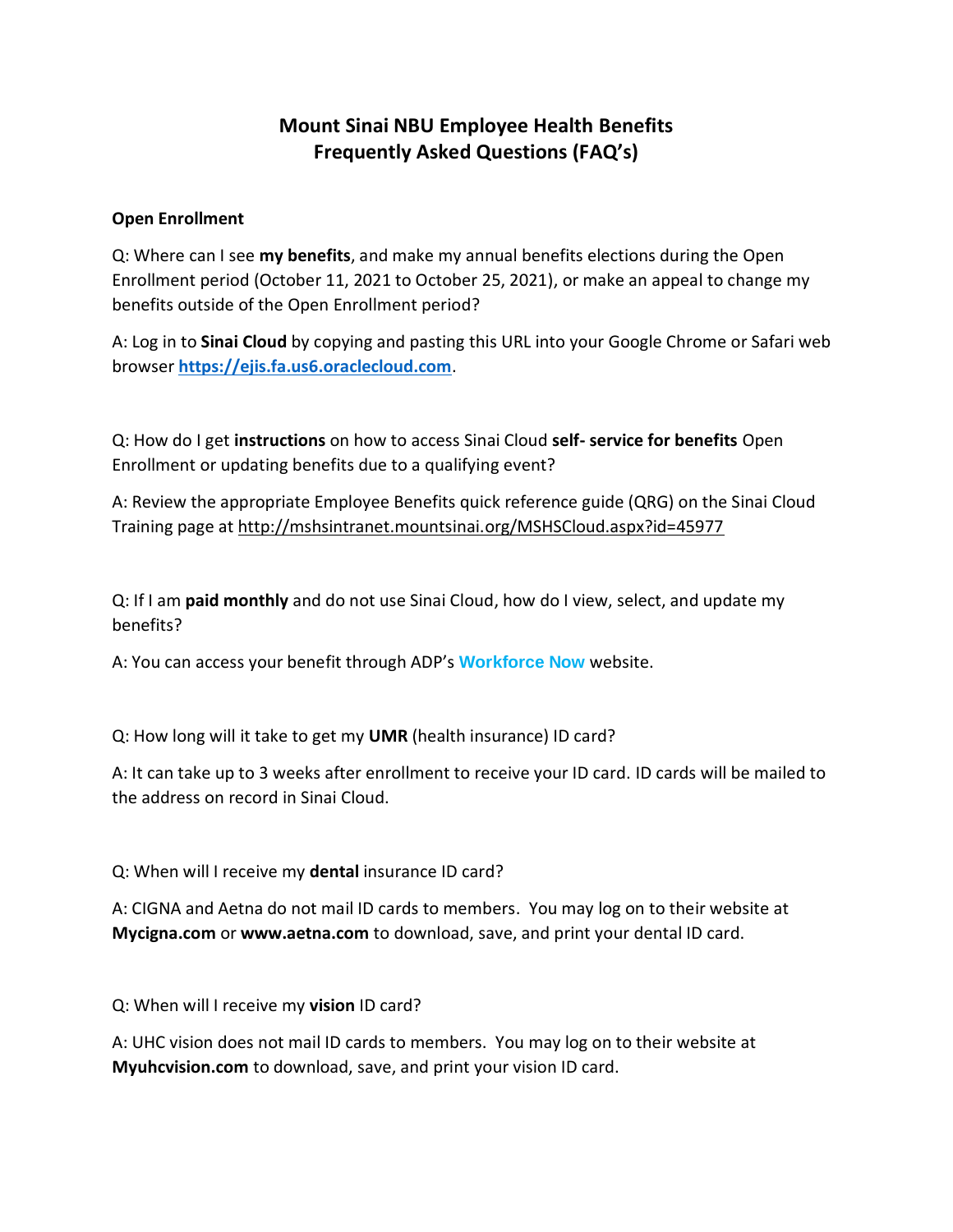Q: I need to submit "**proof of good health**" due to an election for increased Supplement Life insurance, Dependent Life Insurance, or Enhanced Long Term Disability, how can I submit the required documentation?

A: You will receive a letter from **The Hartford** with the instructions on how to provide proof of good health.

Q: How do I set up my **beneficiary** information for my **life insurance**?

A: You have to log in to the Beneficiary Designation website at: https://enroll.thehartfordatwork.com/mountsinaibene

Your User ID will consist of your initials followed by the last four digits of your social security number. **If you need assistance, please call 855-396-7655.**

Q: Where can I get the benefits **waiver form**?

A: The waiver form can be found on our Human Resources intranet **Forms and Publications** page at

[http://intranet1.mountsinai.org/humanresources/forms/index\\_Forms.asp.](http://intranet1.mountsinai.org/humanresources/forms/index_Forms.asp) Scroll down to the Benefits section to find the Benefits Waiver Form.

Q: What do I need to do to submit a **benefits appeal** in order to update or change my benefits elections?

A: If you are filing an appeal because you experienced a qualifying life event (marriage or the birth or adoption of a child, for example) and missed your deadline to change your benefit elections, you must open a Service Request in Sinai Cloud. Before submitting your request, on the same page, you can add the attachments that document proof of the life event. **All documents should be uploaded in Sinai Cloud prior to submitting your benefits appeal request ticket.** Refer to the "Benefits Appeal Process" Quick Reference Guide on the Sinai Cloud Training page at<http://mshsintranet.mountsinai.org/MSHSCloud.aspx?id=45977> for step-bystep instructions.

Q: How do I enroll and/or make change to my **Transit or Parking** account to be effective January 1, 2022?

A: Starting on November 10, 2021, you will no longer access Sinai Cloud or the ADP Benefits Site (Monthly payroll) to enroll or update your Transit or Parking accounts. You will make your